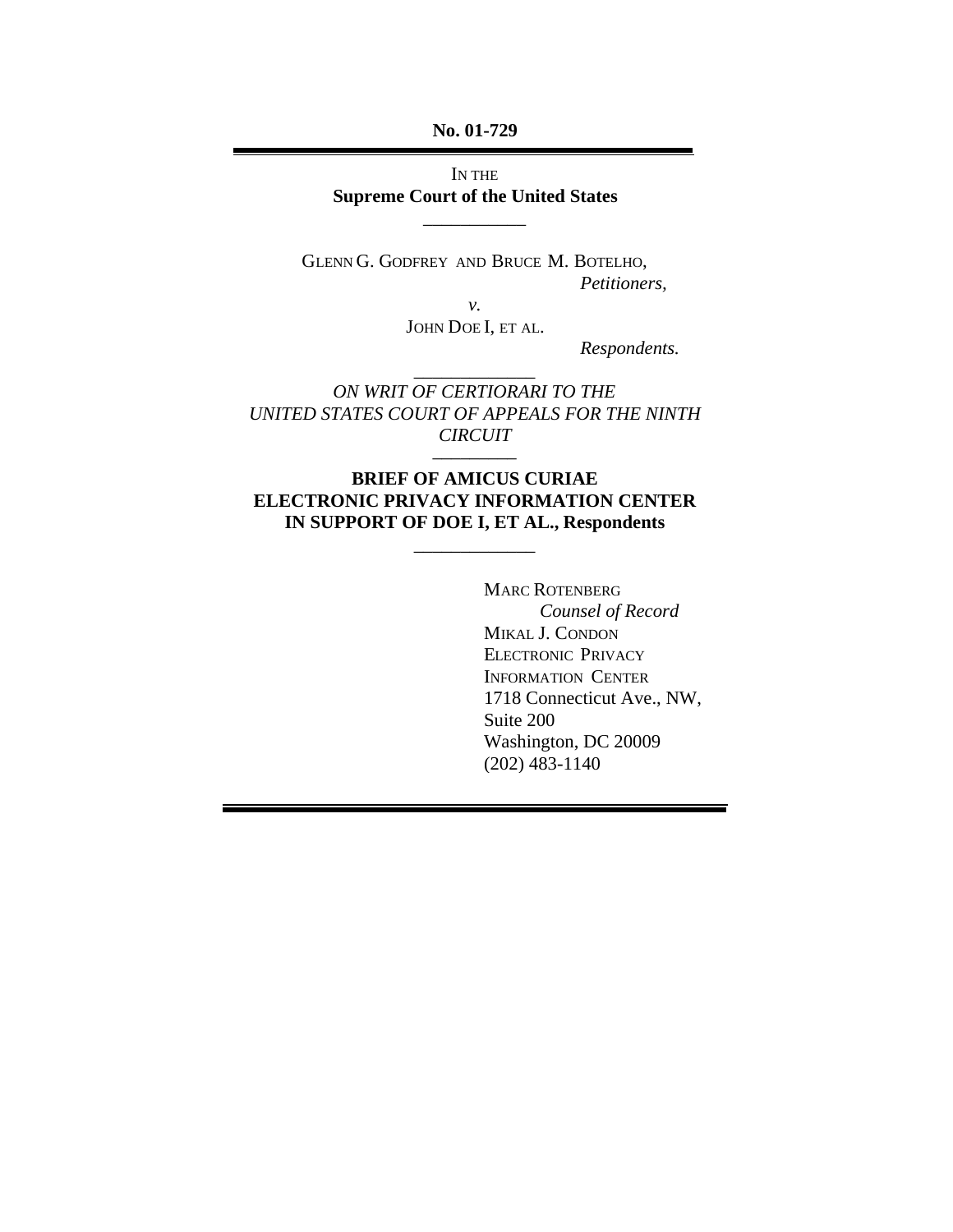# TABLE OF CONTENTS

| I. Megan's Law Statutes Which Permit Registry             |
|-----------------------------------------------------------|
| Dissemination on the Internet Are Excessively Invasive of |
|                                                           |
| A. Registrants Have a Protectable Privacy Interest in     |
| the Information Disseminated under ASORA 3                |
| B. Widespread Dissemination of Stigmatizing               |
|                                                           |
| II. Safeguards are Necessary to Prevent Unwarranted       |
| Disclosure of Information Collected by the Government9    |
| III. Megan's Law Statute that Provides a Better Balance   |
| of the Safety Interests of the Public and the Privacy     |
|                                                           |
|                                                           |

# TABLE OF AUTHORITIES

# **CASES**

| A.A. v. New Jersey, 176 F. Supp. 2d 274 (D.C.N.J. 2001)      |  |
|--------------------------------------------------------------|--|
|                                                              |  |
| Briscoe v. Reader's Digest, 483 P.2d 34 (Cal. 1971)13        |  |
| Dep't of Defense v. Fed. Labor Relations Auth., 510 U.S. 487 |  |
|                                                              |  |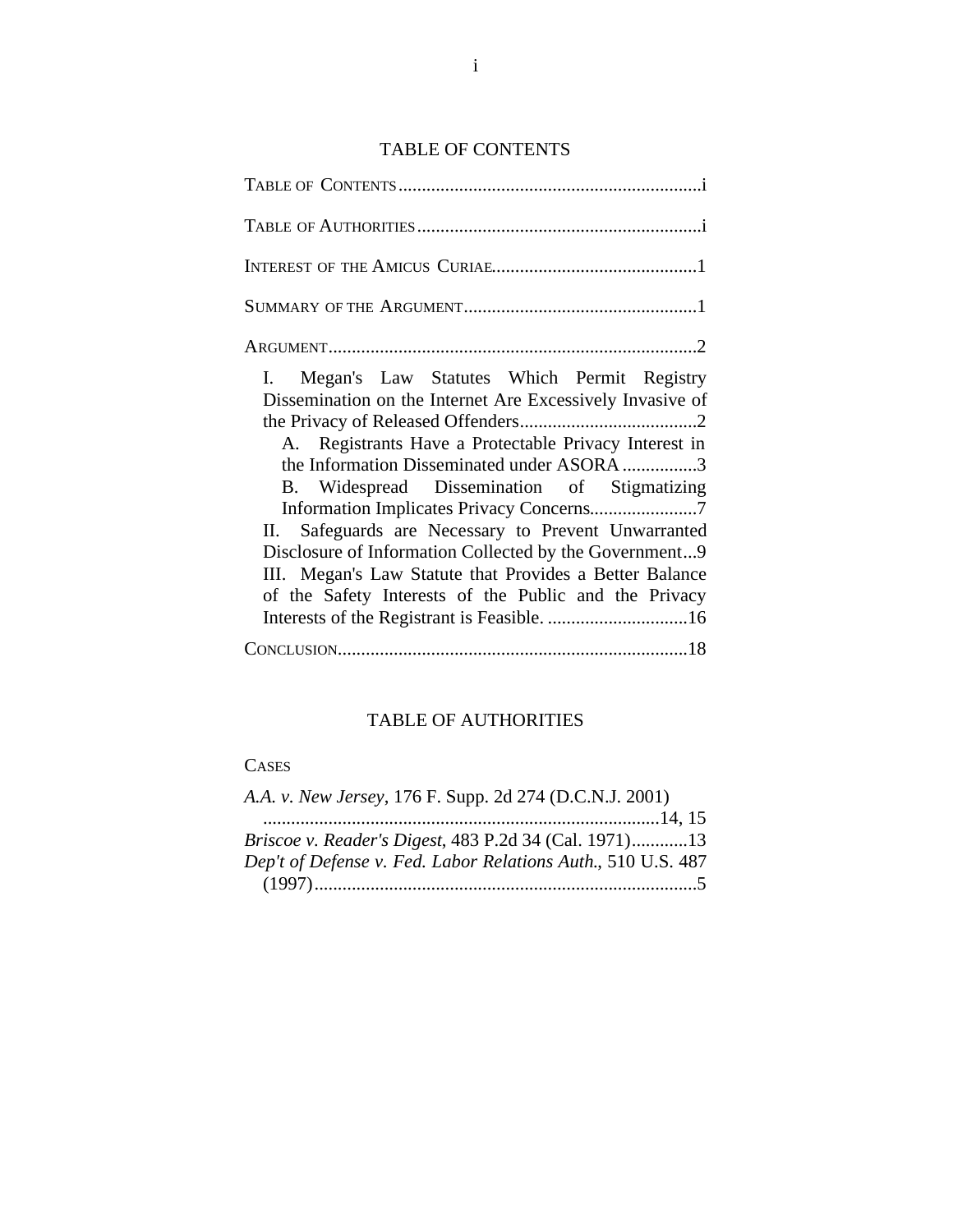## **STATUTES**

| Alaska Sex Offender Registration Act (ASORA), Alaska |  |
|------------------------------------------------------|--|
|                                                      |  |
|                                                      |  |
|                                                      |  |

## **OTHER AUTHORITIES**

| John P. Cronan, Free Speech on the Internet: Does the First |
|-------------------------------------------------------------|
| Amendment Protect the "Nuremburg Files"?, 2 YALE L. &       |
| TECH. 5, http://lawtech. law.yale.edu/ symposium/00/        |
|                                                             |
| David E. Flaherty, Protecting Privacy in Surveillance       |
|                                                             |
| Julie Hairston, Atlanta Police Technology Falls Short,      |
| ATLANTA JOURNAL-CONSTITUTION, Aug. 2, 1998, at C1  14       |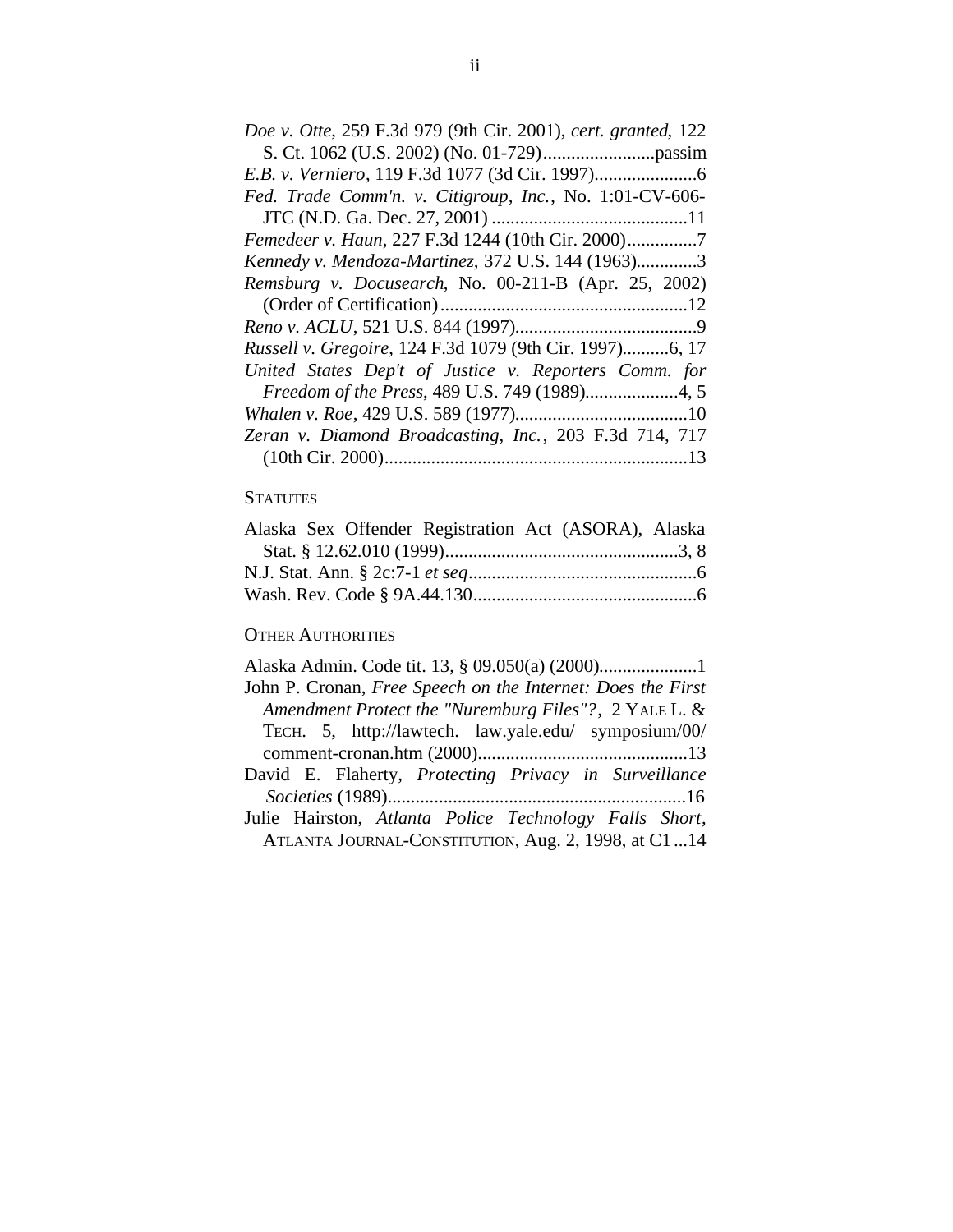- Alan Judd, *Privacy vs. Public Access: Which Should Prevail?*, SARASOTA HERALD-TRIB., Nov. 2, 1997, at 1F
- ...........................................................................................11 Alan R. Kabat, *Scarlet Letter Sex Offender Databases and Community Notification: Sacrificing Personal Privacy for a Symbol's Sake*, 35 AM. CRIM. L. REV. 333 (1998)..........3, 12, 16, 17
- Megan's Law Part IV: Fear and Vigilantism *at* [http://incestabuse.about.](http://incestabuse.about) com/library/weekly/ aa082597.htm (Aug. 08, 1997).........................................13 Eugene Meyer, *Md. Woman Caught in Wrong Net; Data Errors Link Her To Probes, Cost 3 Jobs*, WASH. POST, Dec. 15, 1997, at C1.........................................................14 EPIC's Public Records Page, <http://www.epic.org/privacy/> public\_records.html.........................................................10 Reuters, L.A. to Track Sex Offenders on Internet, July 30, 2002, <http://story.news.yahoo.com/news>?tmpl=story&u= /nm/20020731/wr\_nm/crime\_map\_dc\_2 17 Daniel J. Solove, *Access and Aggregation: Public Records, Privacy, and the Constitution*, 86 MINN. L. REV. 1137 (forthcoming 2002)....................................................passim Dan Solove and Marc Rotenberg, *Information Privacy Law* (forthcoming Aspen 2002)................................................16 Daniel Solove, *Privacy and Power: Computer Databases and Metaphors for Information Privacy*, 53 STAN. L. REV. 1393 (2001)...................................................................8, 11 U.S. Dep't. of Health, Education and Welfare, *Secretary's Advisory Committee on Automated Personal Data Systems, Records, Computers, and the Rights of Citizens viii* (1973).........................................................................16 Gareth Walsh, Court Order Causes Reporter Concern - Liability Order Wrongly Issued, Newcastle Journal, Mar.
	- 25, 1999, at 12...................................................................14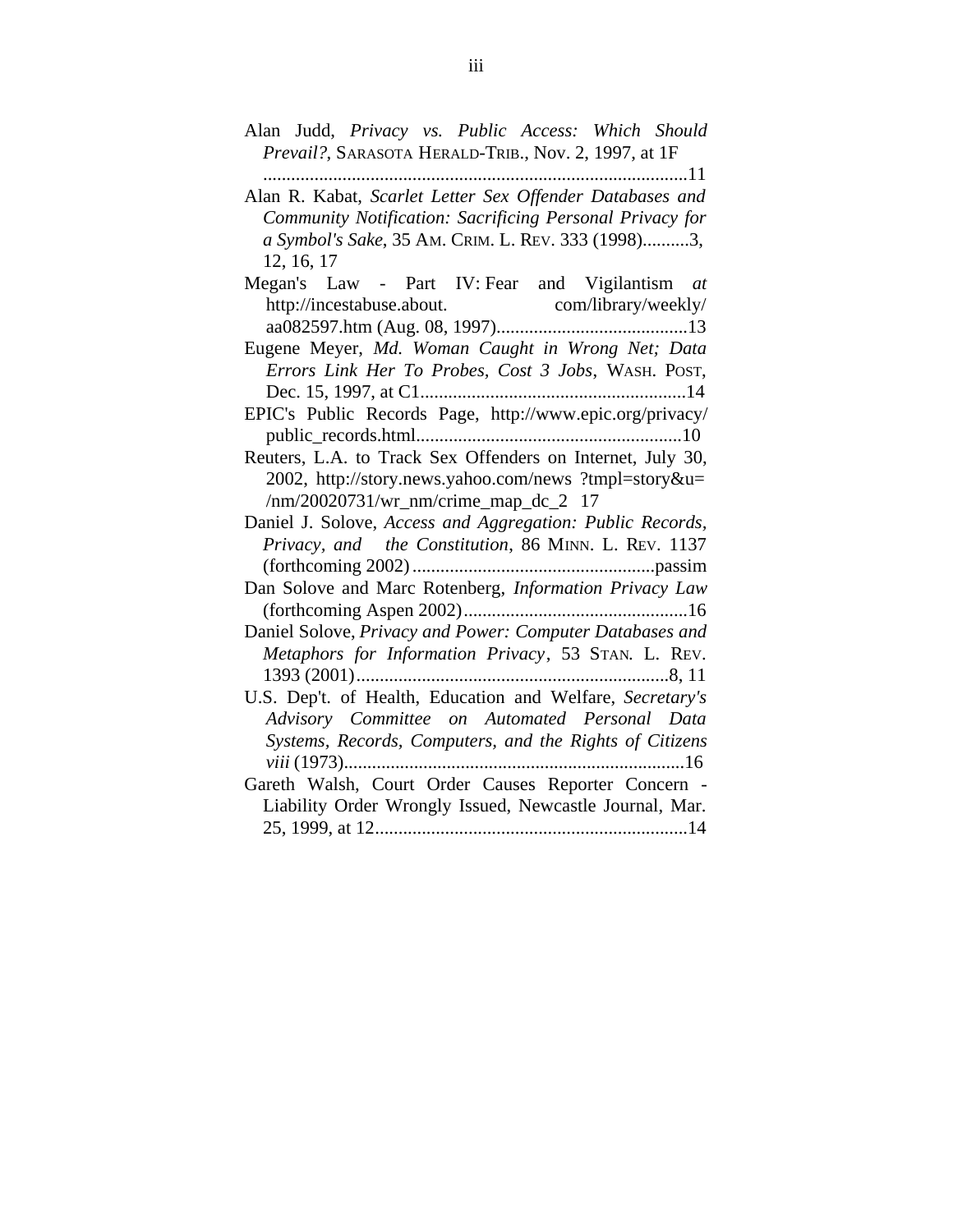### **INTEREST OF THE AMICUS CURIAE**

*Amicus* the Electronic Privacy Information Center ("EPIC") is a public interest research center in Washington, D.C. that was established to focus public attention on emerging civil liberties issues and to protect privacy, the First Amendment, and other constitutional values.<sup>1</sup> EPIC has participated as *amicus curiae* in numerous privacy cases, including most recently *Watchtower Bible and Tract Soc'y of N.Y., Inc. v. Vill. of Stratton*, 122 S. Ct. 2080 (2002). EPIC believes that the invasion of privacy imposed by the Alaska Megan's Law statute, which compels the collection of stigmatizing information and mandates its electronic dissemination, is grossly excessive in light of the statute's purpose.

#### **SUMMARY OF THE ARGUMENT**

The Alaska Megan's Law statute permits internet dissemination of stigmatizing information collected from released offenders by the state by mandating that the information in the registry be available "for any purpose … to any person."<sup>2</sup> Because government posting of registry

<sup>&</sup>lt;sup>1</sup> Letters of consent to the filing of this brief have been lodged with the Clerk of the Court pursuant to Rule 37.3. Pursuant to Rule 37.6, amicus states that the counsel for amicus authored the brief with the assistance of law students Sara Rose and Jason Young, and PhD student Nicole Anastasopoulos, and that no monetary contributions were made for the preparation or submission of the brief.

<sup>2</sup> Alaska Sex Offender Registration Act (ASORA), Alaska Stat. § 12.62.010 (1999). In its implementing regulations, Alaska provides that it will, in all cases, "provide information in the central registry ... for any purpose, to any person, without charge, by posting or otherwise making it available for public viewing in printed or electronic form." Alaska Admin. Code tit. 13, § 09.050(a) (2000).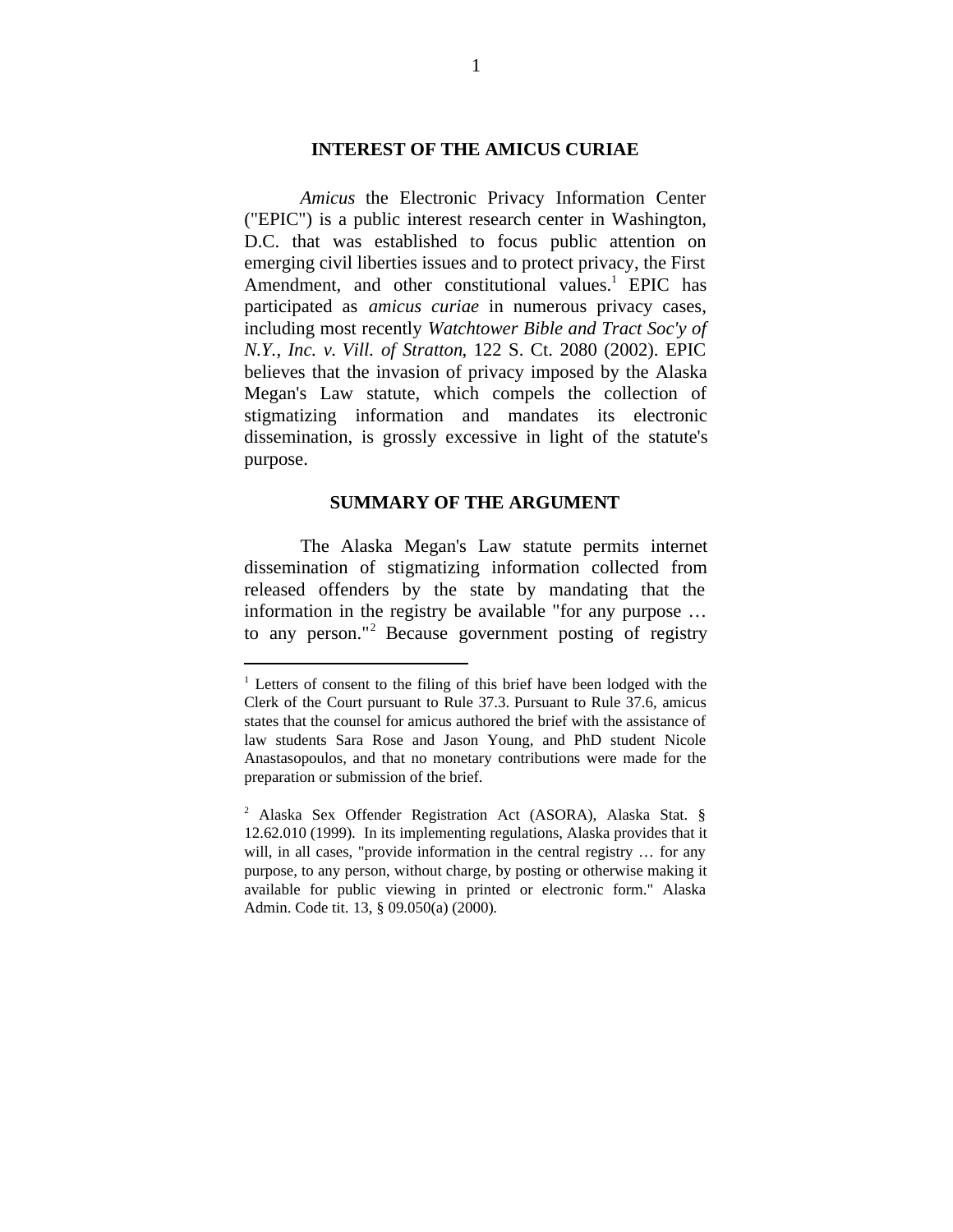information makes this information widely available to individuals not living in geographic proximity to the registrant, the punishment imposed by the statute is excessive.

Where the government compiles private information about an individual, the individual has a valid expectation that the information will not be disseminated indiscriminately. This privacy interest is particularly important today, when information that would otherwise be effectively unavailable is made readily accessible worldwide. Therefore, the government has a duty to impose safeguards and limitations upon its dissemination of such information. This duty can be met by using the principles laid out by the Code of Fair Information Practices to articulate a Megan's Law statute that creates an appropriate balance between the state's interest in protecting its citizens from recidivism and protecting the registrants' privacy interests.

### **ARGUMENT**

# **I. Megan's Law Statutes Which Permit Registry Dissemination on the Internet Are Excessively Invasive of the Privacy of Released Offenders**

Sex offender statutes, based on a particular community's right to know about the presence of sex offenders, do not categorically trump the privacy rights of released sex offenders. Community notification presents the issue of whether actively publicizing the names and criminal histories of released sex offenders violates the right to be free from unwanted disclosure of personal information. Privacy—a right inherent in the Constitution—in the context of released sexual offenders represents a "right to remain anonymous as against their neighbors." Alan R. Kabat, *Scarlet Letter Sex Offender Databases and Community Notification: Sacrificing Personal Privacy for a Symbol's*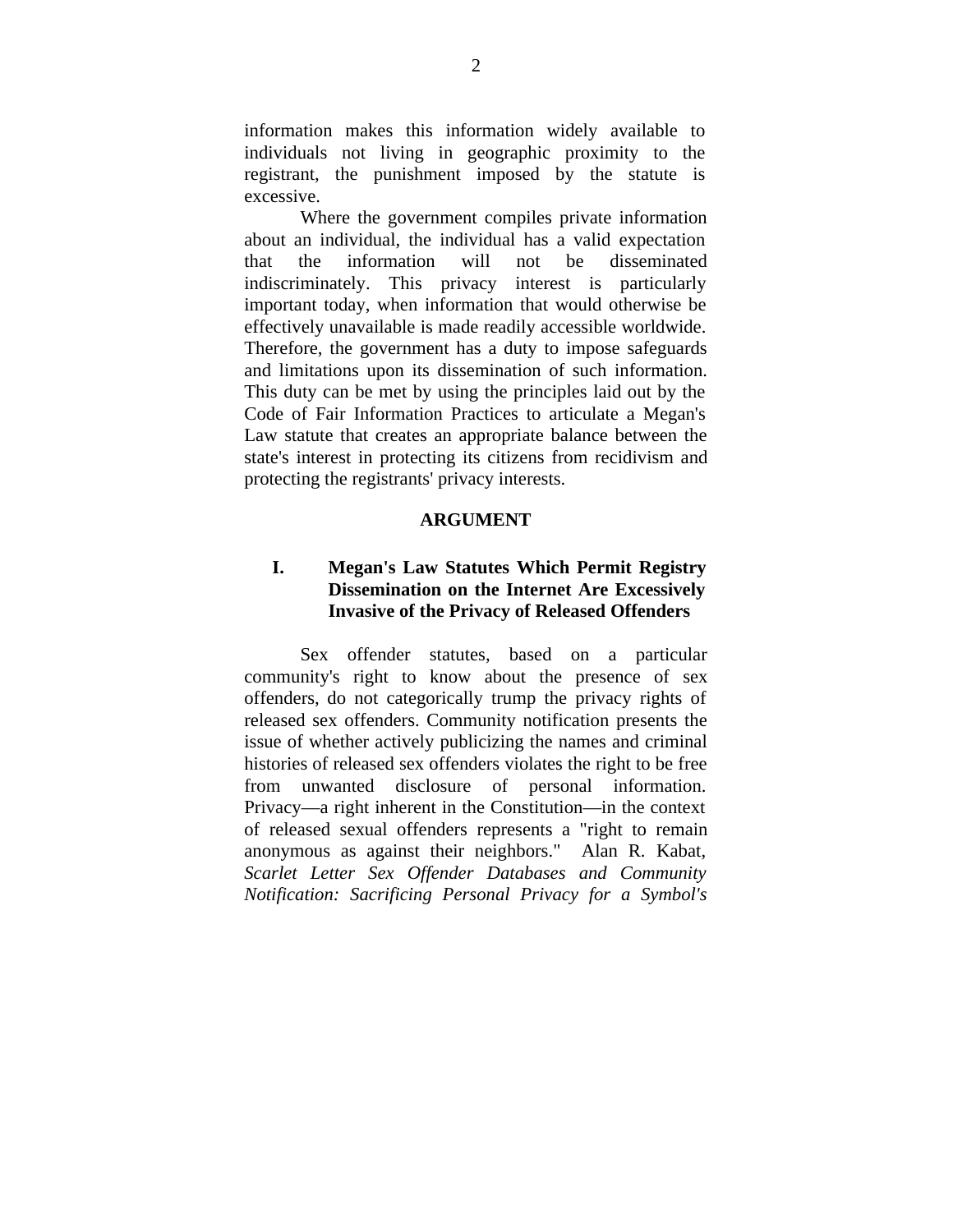*Sake*, 35 AM. CRIM. L. REV. 333, 337 (1998). Although society finds it acceptable to limit the privacy rights of criminals––as demonstrated by the public nature of criminal proceedings and records––sex offender registries should be subject to certain restrictions so that they are no more invasive than necessary to achieve the state's compelling purpose in collecting such information.

The Alaska statute, Alaska Sex Offender Registration Act (ASORA), Alaska Stat. § 12.62.010 (1999), was challenged as a violation of the Ex Post Facto Clause, U. S. Const. Art. I, § 10, for failure to provide fair notice and restrain arbitrary and potentially vindictive legislation. *Doe v. Otte*, 259 F.3d 979 (9th Cir. 2001), *cert. granted*, 122 S. Ct. 1062 (2002) (No. 01-729). Whether a criminal statute violates the Ex Post Facto Clause is a two step-inquiry established in *Kennedy v. Mendoza-Martinez,* 372 U.S. 144 (1963): (1) is the intent of the statute punitive, and (2) are there any punitive effects of the statute? The seventh factor weighed by the Court in determining punitive effect is whether the sanctions appear excessive in relation to the alternative, non-punitive, purpose of the statute*.* Under this test, placing sex offender registries on-line—where individuals not living in geographical proximity to the registrant could access the information—is excessive, and outweighs the state's compelling interest in protecting its citizens from a perceived threat of recidivism. The Court should find that where a Megan's Law statute mandates internet dissemination of a sex offender registry, the sanctions are disproportionately excessive under the *Mendoza-Martinez* inquiry.

A. Registrants Have a Protectable Privacy Interest in the Information Disseminated under ASORA

Access to public information such as law enforcement data is a tradition important to American open government;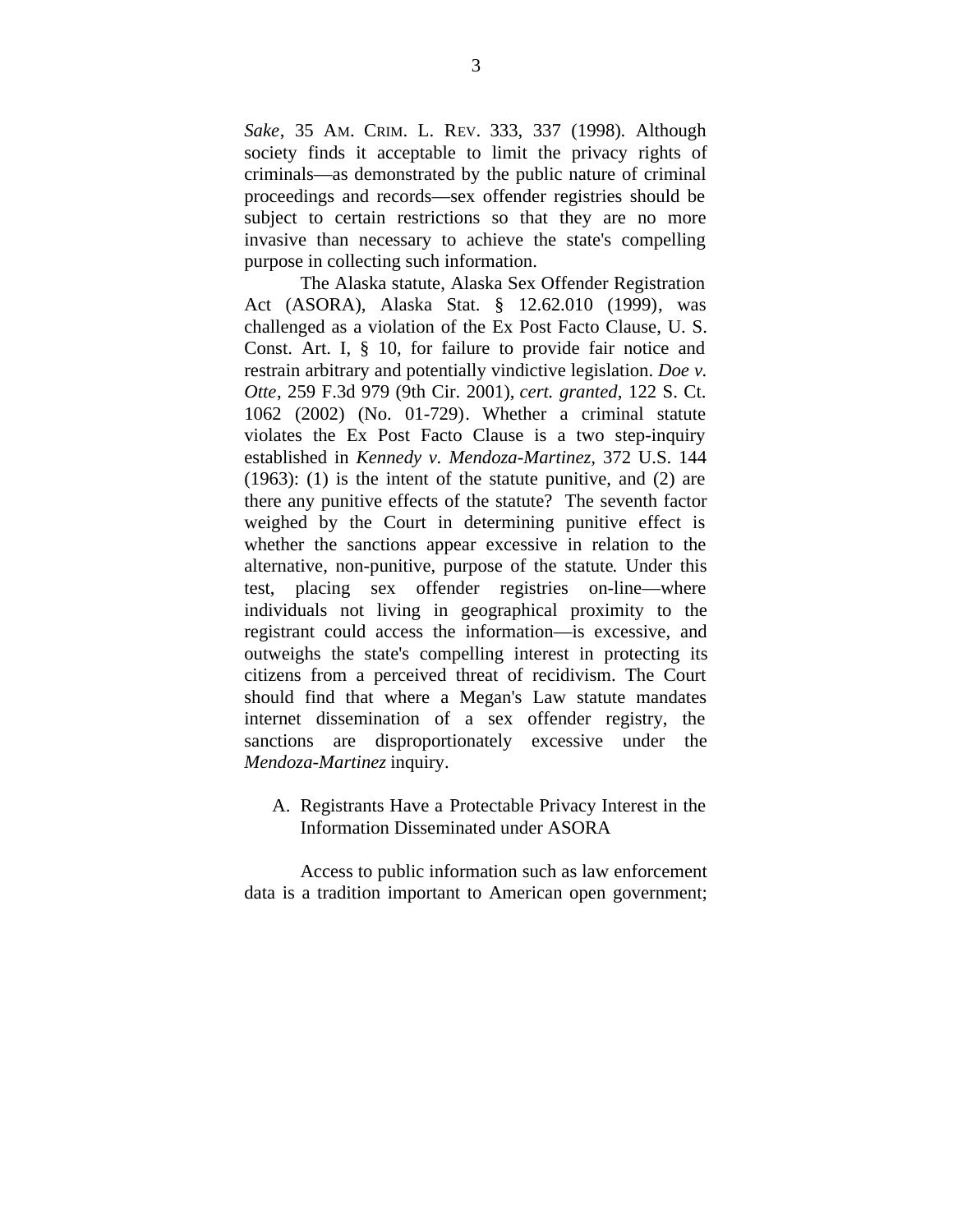however, the Court has indicated that a distinction should be made between information that is generally available to the public and compilations of information. Release of the latter––that implicated by dissemination of community notification information––raises questions of privacy that are not present in the former.

In *United States Dep't of Justice v. Reporters Comm. for Freedom of the Press*, 489 U.S. 749, 756 (1989), the Court interpreted a provision of the federal Freedom of Information Act (FOIA) that exempted from mandatory disclosure "records or information compiled for law enforcement purposes, 'but only to the extent that the production of such materials . . . could reasonably be expected to constitute an unwarranted invasion of personal privacy.'" The issue was whether disclosure of the contents of an FBI "rap sheet" on a member of an organized crime family constituted the type of personal privacy invasion protected by the FOIA exemption.

A unanimous Court determined that disclosure of the rap sheet implicated the interest "in avoiding disclosure of personal matters." *Reporters Comm.*, 489 U.S. at 762. The subject's privacy interest did not disappear simply because information in the report had previously been available to the public. The Court recognized that the power of the whole (the disseminated compilation) is greater than the sum of its parts (the individual information available to the public): "Plainly there is a vast difference between the public records that might be found after a diligent search of courthouse files, county archives, and local police stations throughout the country and a computerized summary located in a single clearinghouse of information." *Reporters Comm.*, 489 U.S. at 764. Although *Reporters Committee* concerned an application of FOIA, the decision demonstrates that an individual can claim a privacy interest in compilations containing information that may exist in scattered pieces of public information. This privacy interest is greatly affected in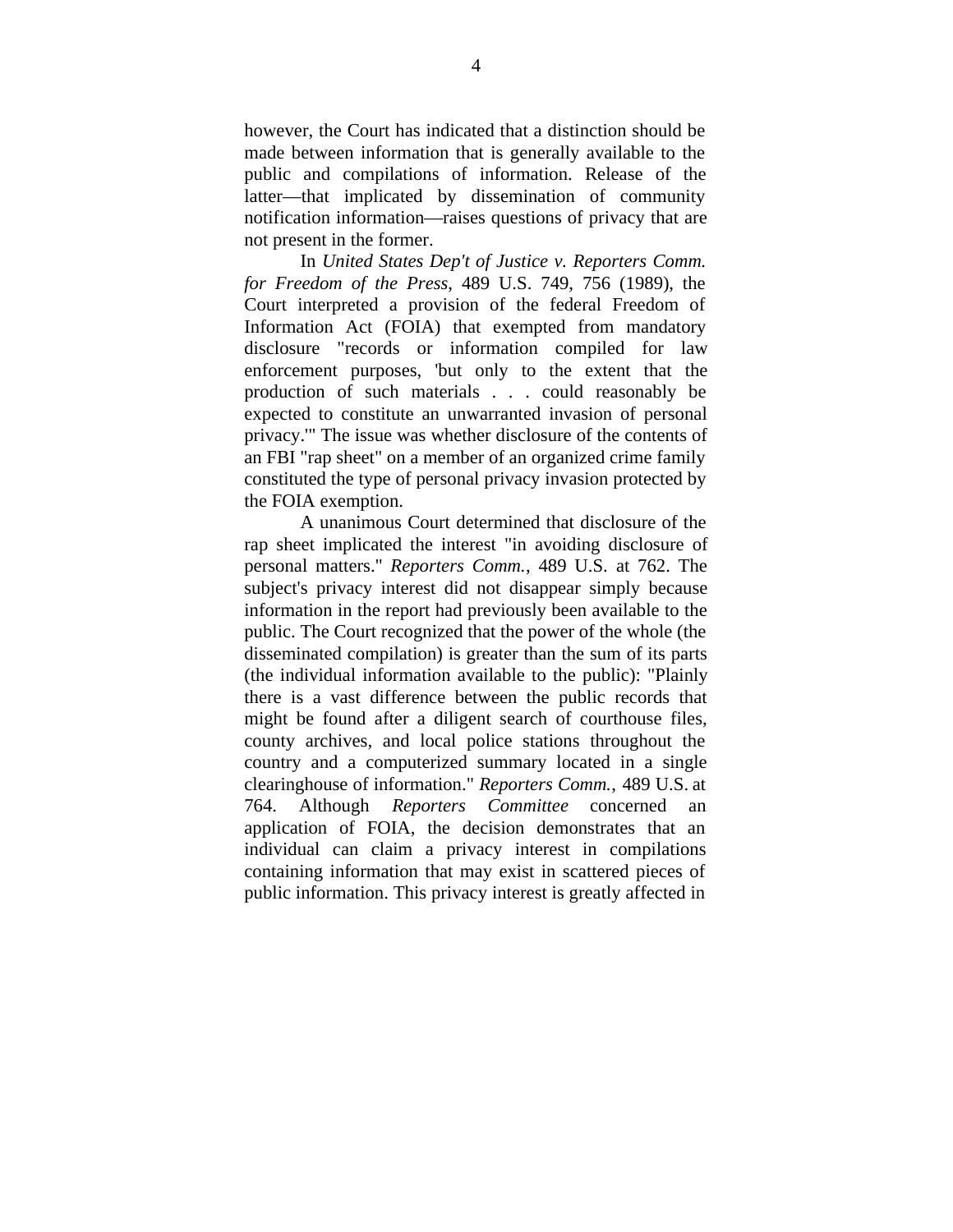today's society where a "computer can accumulate and store information that would otherwise have surely been forgotten long before." *Reporters Comm.*, 489 U.S. at 771.

When applied to community notification, this distinction implies that offenders have a right to personal privacy with regard to government-maintained compilations that may not necessarily be present with regard to traditional criminal records. Registrants have a right to expect that information compiled by the government for a specific and limited purpose will not be randomly and widely disseminated inconsistent with the statutory purpose. *See* Daniel J. Solove, *Access and Aggregation: Public Records, Privacy, and the Constitution*, 86 MINN. L. REV. 1137, 1195 (forthcoming 2002). This is especially true where the government has compelled the collection of stigmatizing information and promoted its pervasive dissemination. Although the public may have access to the information contained within sex offender registries, the privacy violation is greater when the government compiles the information and then takes steps to widely release it.

The Court subsequently applied the *Reporters Committee* reasoning to again find that an individual still has a privacy interest in information disseminated by the government despite the fact that the information may be obtained from public sources. *See Dep't of Defense v. Fed. Labor Relations Auth.*, 510 U.S. 487, 496-500 (1997). The Court recognized that, although federal employees' home addresses were publicly available in sources such as telephone books and voter registries, a federal agency's disclosure of the addresses to third parties would unjustifiably invade the employees' privacy: "An individual's interest in controlling the dissemination of information regarding personal matters does not dissolve simply because that information may be available to the public in some form." *Fed. Labor Relations Auth.*, 510 U.S. at 500. As with rap sheets and compilations of home addresses of federal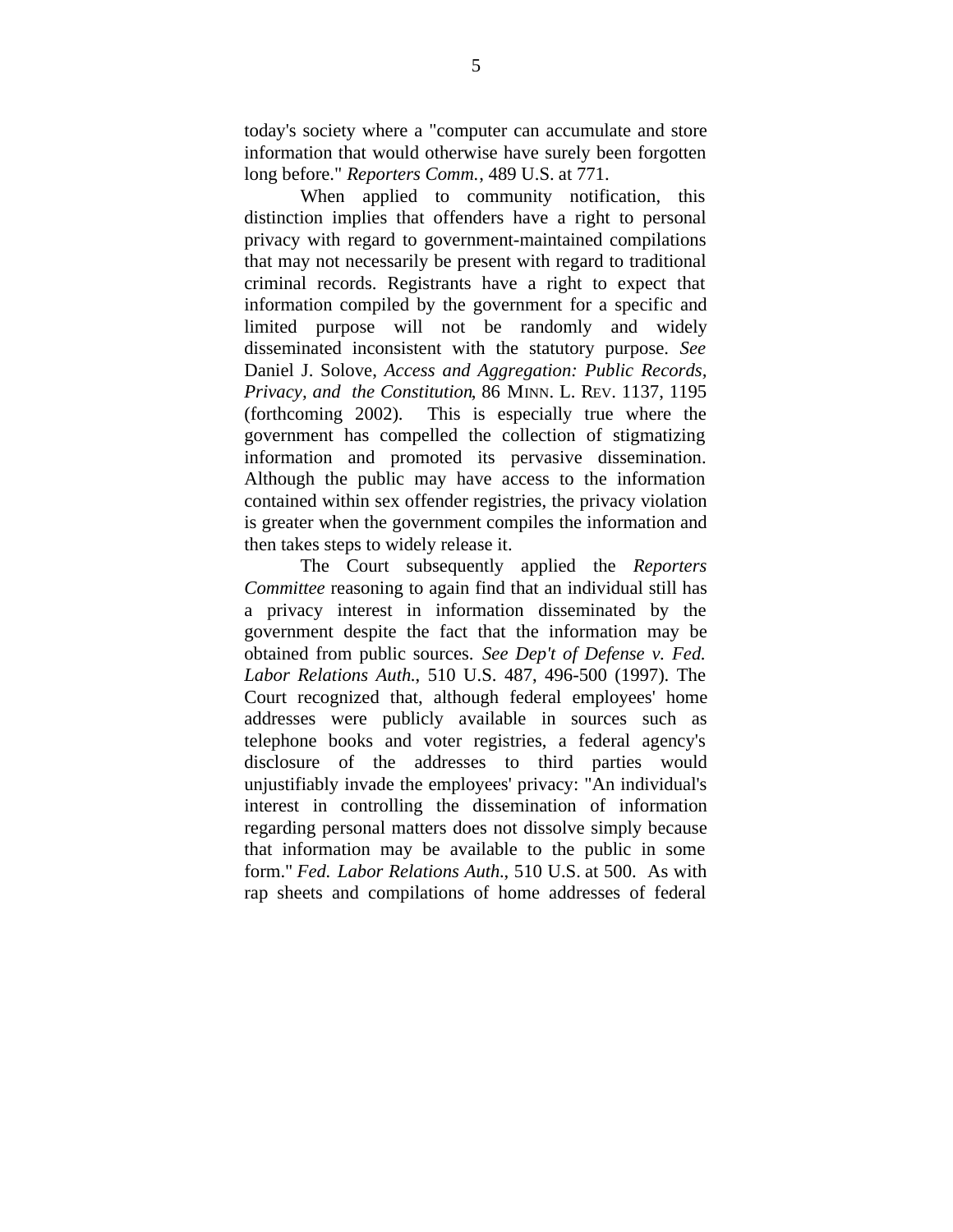employees, sex offender community notification provisions make publicly available a collection of information that, for practical purposes, would not be otherwise available. The mere fact that much of the information is available as part of the public record does not negate the expectations of released offenders that it will not be compiled and publicly disseminated by the state:

> In fact, the Constitution … also establishes certain responsibilities for the way that the government uses the information it collects. … [T]he fear of disclosure of personal information collected by the government is a recognized injury, one that can interfere with the exercise of fundamental rights.

#### *Solove*, 86 MINN. L. REV. at 1204.

Registration statutes that have survived Constitutional scrutiny have adopted different approaches to both the content and the dissemination of information. Some statutes––such as the Washington statute upheld by the Ninth Circuit––have very limited disclosure listing only the name and vicinity of the registrant rather than an exact address, while others––such as the New Jersey statute upheld by the Second Circuit—tier the registrants based upon postconviction analyses of the individuals, and release information according to the risk of recidivism. *Compare* Wash. Rev. Code § 9A.44.130, upheld by *Russell v. Gregoire*, 124 F.3d 1079, 1082 (9th Cir. 1997), *with* N.J. Stat. Ann. § 2c:7-1 *et seq*., upheld by *E.B. v. Verniero*, 119 F.3d 1077, 1098 (3d Cir. 1997). Both types of notification fulfill the stated intent of registry statutes: to protect citizens from the possibility that the registered sex offender might reoffend, while limiting the invasion of the registrant's privacy. Where the information is not limited and permits access to more than those in immediate geographical proximity to the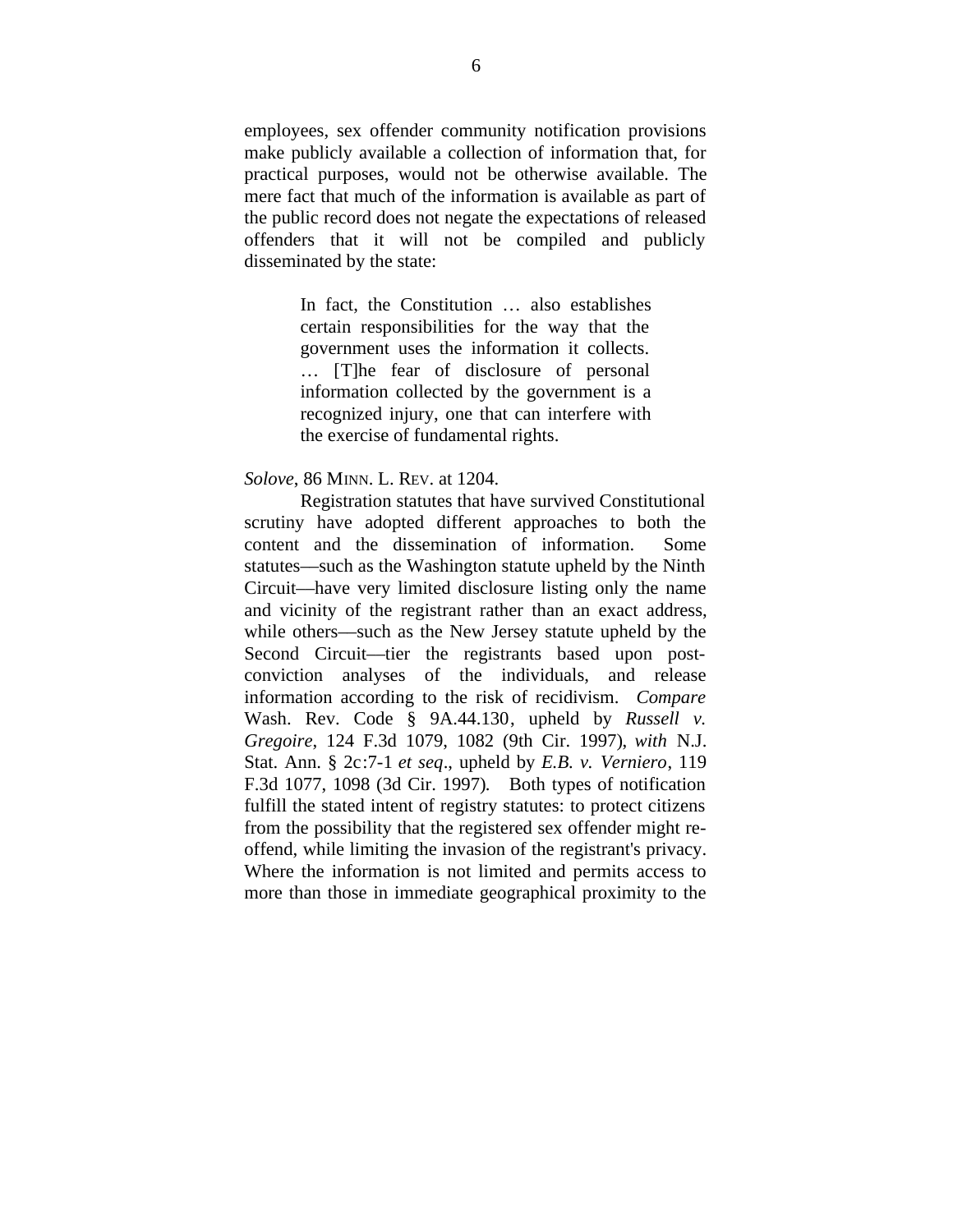individual, as is the case under ASORA, notification schemes do not create an acceptably narrow balance between the public's right to information and the registrant's right to privacy.

## B. Widespread Dissemination of Stigmatizing Information Implicates Privacy Concerns

The government does not have unfettered discretion to publish the information it compiles from released sexual offenders. Although the state may disclose some information, offenders are entitled to a measure of protection before the government widely disseminates information about their pasts by posting the information on the internet.

The Court should uphold the Ninth Circuit's recognition that "[b]roadcasting the information about all past sex offenders on the internet does not in any way limit its dissemination to those to whom the particular offender may be of concern." *Otte*, 259 F.3d at 992. Because placing sex offender registries on-line is grossly excessive when weighed against the statutory purpose, such registries have an unconstitutionally punitive effect.

The Tenth Circuit, in *Femedeer v. Haun*, 227 F.3d 1244 (10th Cir. 2000), failed to consider the practical effects of such widespread dissemination of the registry upon those required to register, when analyzing the effect of internet dissemination of a Megan's Law registry under the seventh factor of the *Mendoza-Martinez* test. The court found that internet publication did not work an affirmative disability or restraint on convicted sex offenders because the information in the registry was merely an extension of the "public indictment, public trial, and public imposition of sentence, all of which necessarily entail public dissemination of information about the alleged activities of the accused." *Femedeer*, 227 F.3d at1251. The unlimited access provided by placing the registry on the internet, the Tenth Circuit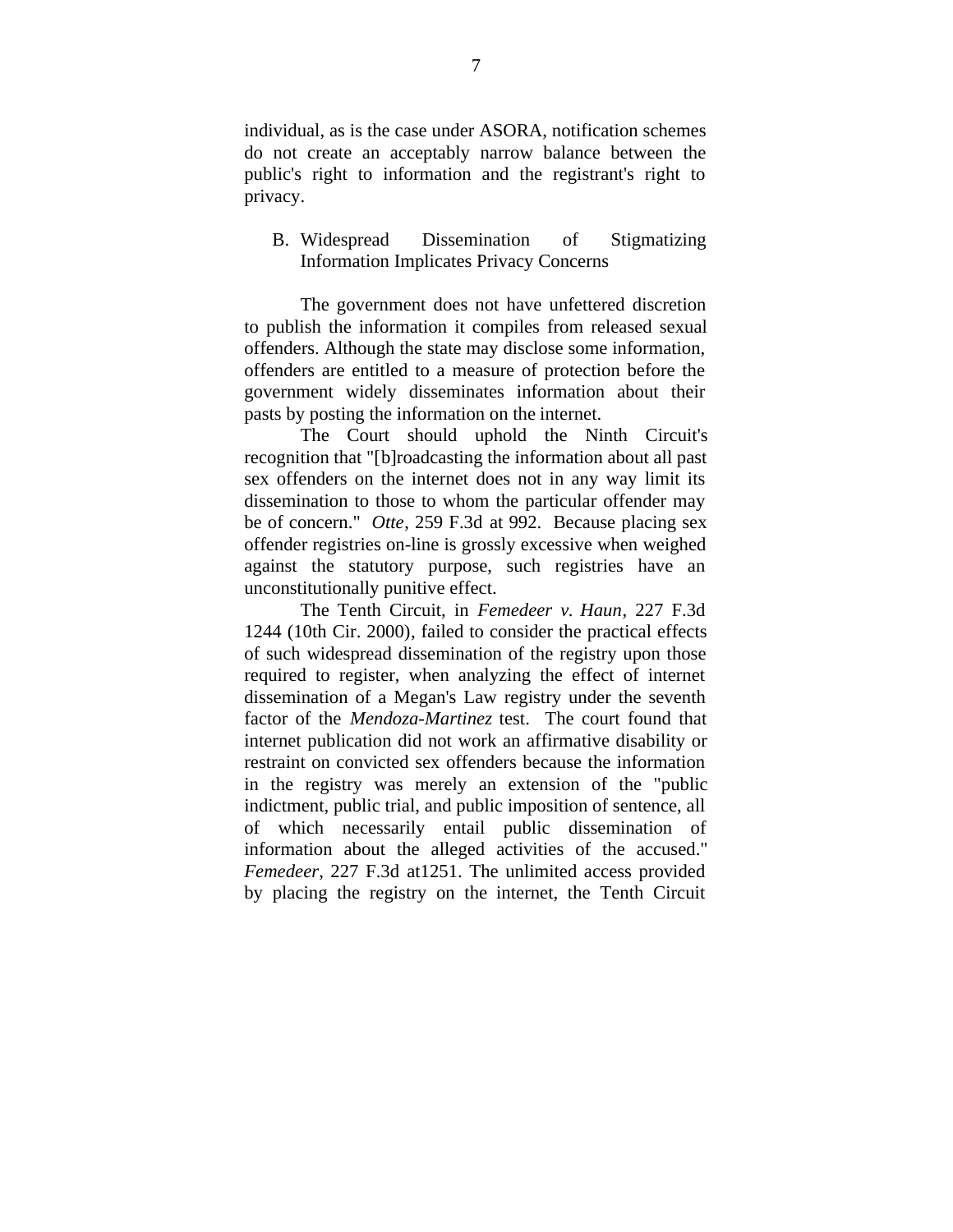concluded, did not make the information any more public. The court wrote further that "[i]nterested individuals must still make an affirmative effort to retrieve the information [on the registry]," thus, "internet notification works merely a technological extension, not a sea change, in our nation's long history of making information public regarding criminal offenses." *Femedeer*, 227 F.3d at 1251*.*

The Tenth Circuit's position—that the inclusion of sex offender registries on the internet is no more than an extension of an already public record—completely fails to account for the increased privacy invasion caused by internet dissemination of such information. "[T]he Internet provides a much greater ability to aggregate and consolidate information." Daniel Solove, *Privacy and Power: Computer Databases and Metaphors for Information Privacy*, 53 STAN. L. REV. 1393, 1409 (2001). The registry contains information the public records do not.<sup>3</sup> Additionally, this position permits those who do not live in that area to view and use the information for reasons unrelated to the statutory purpose.

The Court has previously described the unique nature of the internet in permitting access to otherwise effectively unavailable information:

> Anyone with access to the Internet may take advantage of a wide variety of communication and information retrieval methods. … Taken

<sup>&</sup>lt;sup>3</sup> For example, the Utah statute upheld by the Tenth Circuit included, in addition to the registrant's identifying information, a description of the individual's vehicle, method of offense, and common targets. *Femedeer*, 227 F.3d at 1250. ASORA requires basic information such as name and address, the vehicle identification number or any car to which the registrant has access (which includes all family cars), employer address, and information regarding any mental health treatment the registrant received since release. ASORA, Alaska Stat. § 12.62.010; *Otte*, 259 F.3d at 984, 987.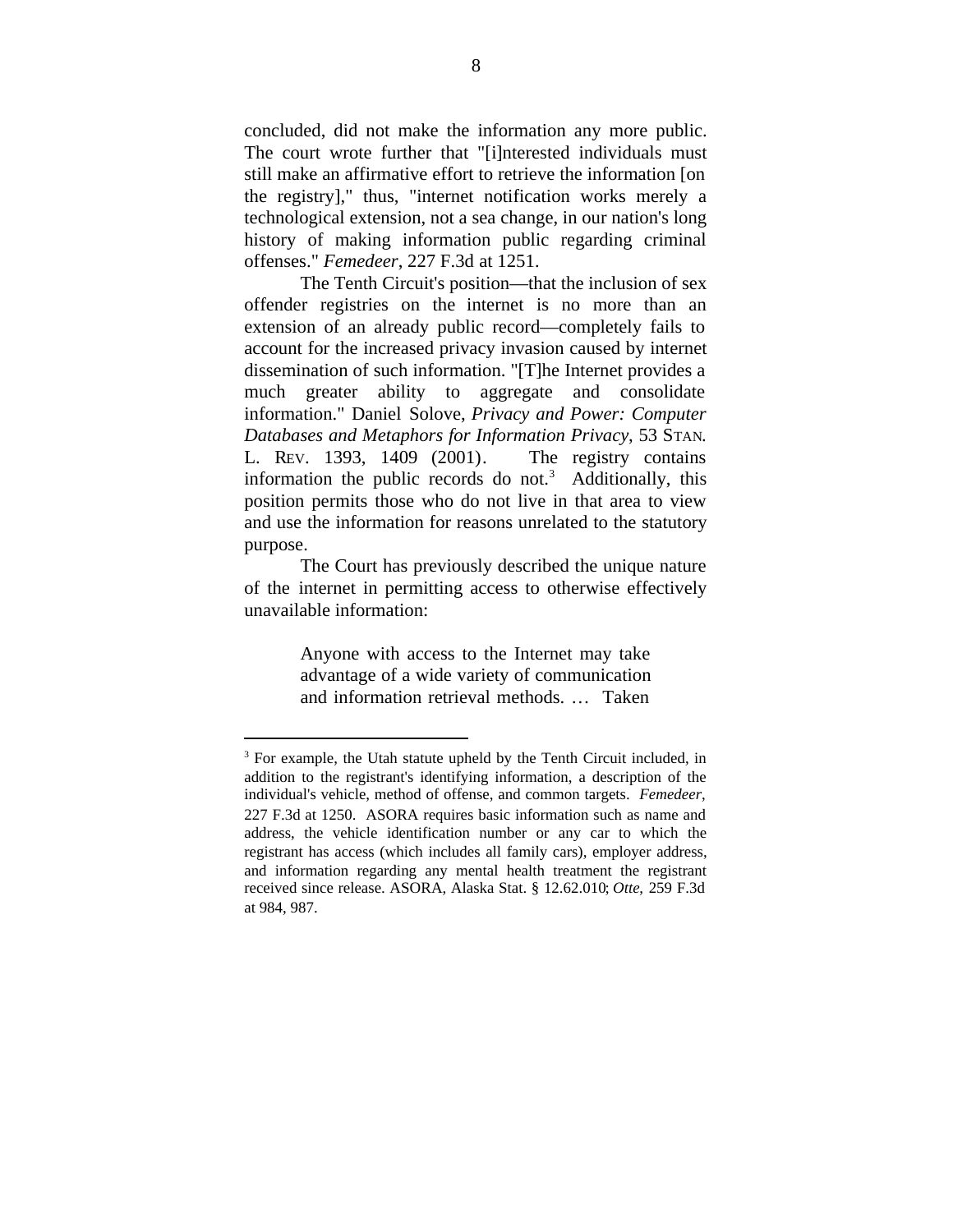together, these tools constitute a unique medium—known to its users as "cyberspace"—located in no particular geographical location but available to anyone, anywhere in the world, with access to the Internet. … The Web is thus comparable, from the readers' viewpoint, to both a vast library including millions of readily available and indexed publications and a sprawling mall offering goods and services.

*Reno v. ACLU*, 521 U.S. 844, 851 (1997). Because of the uniquely ubiquitous nature of the internet, any negative effects of government regulation––such as invasion of privacy––are magnified. *See Reno,* 521 U.S. at 863 (approving the conclusion of the district court that the unique nature of the internet aggravated the vagueness of the statute).

The *Mendoza-Martinez* test requires the Court to balance the sanction imposed against the purpose of the statute. Because the internet provides unprecedented access to vast amounts of information, worldwide dissemination of the registrant's criminal history is clearly excessive in relation to the state's purpose of protecting local citizens from potential harm.

# **II. Safeguards are Necessary to Prevent Unwarranted Disclosure of Information Collected by the Government**

The Court has recognized that certain safeguards are necessary to guard from privacy-invasive dissemination of information collected by the government. In *Whalen v. Roe*, the Court determined that the collection of prescriptions of addictive medications, required by state statute, was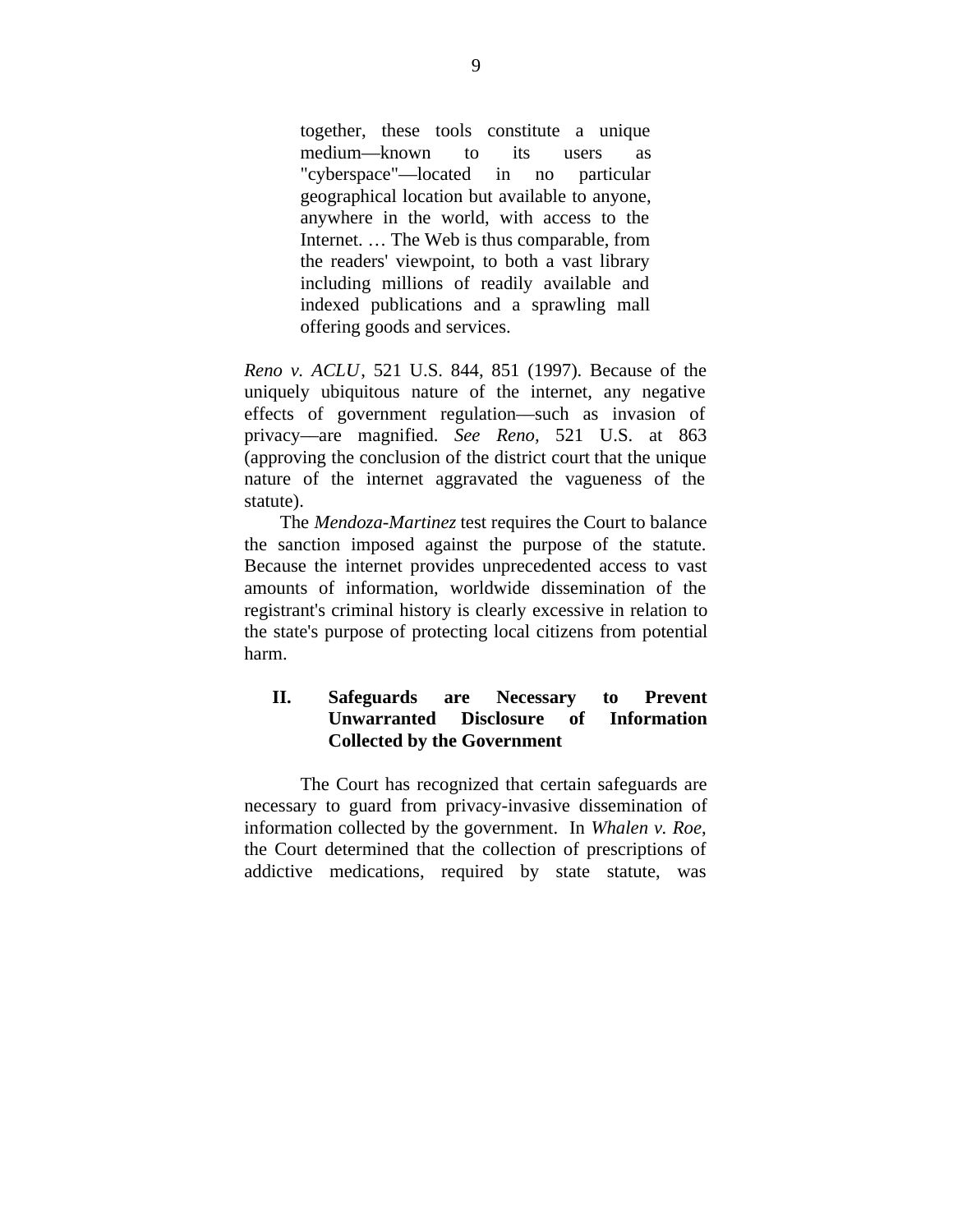adequately protected from unnecessary disclosure. However, the Court added:

> We are not unaware of the threat to privacy implicit in the accumulation of vast amounts of personal information in computerized data banks or other massive government files. … The right to collect and use such data for public purposes is typically accompanied by a concomitant statutory or regulatory duty to avoid unwarranted disclosures. … We therefore need not, and do not, decide any question which might be presented by the unwarranted disclosure of accumulated private data - whether intentional or unintentional - or by a system that did not contain comparable security provisions.

*Whalen v. Roe*, 429 U.S. 589, 605-06 (1977). As the Court recognizes, procedures must be in place to prevent unwarranted disclosure of personal information collected by the government––even information collected for a compelling government interest (as was the case in *Whalen* and is the case here). Therefore, safeguards must be put in place to ensure that government dissemination of sex offender registries does not unnecessarily infringe upon registrant's privacy rights.

The same issue has been debated in the context of placing public records on-line. Though EPIC is a strong advocate of open government, the organization has long recognized that the widespread dissemination of sensitive information within such records can present serious threats to individual privacy. *See generally* EPIC's Public Records Page, [http://www.epic.org/privacy/public\\_records.html](http://www.epic.org/privacy/public_records.html). "Government agencies have begun to place records on their websites, and public records, once physically scattered across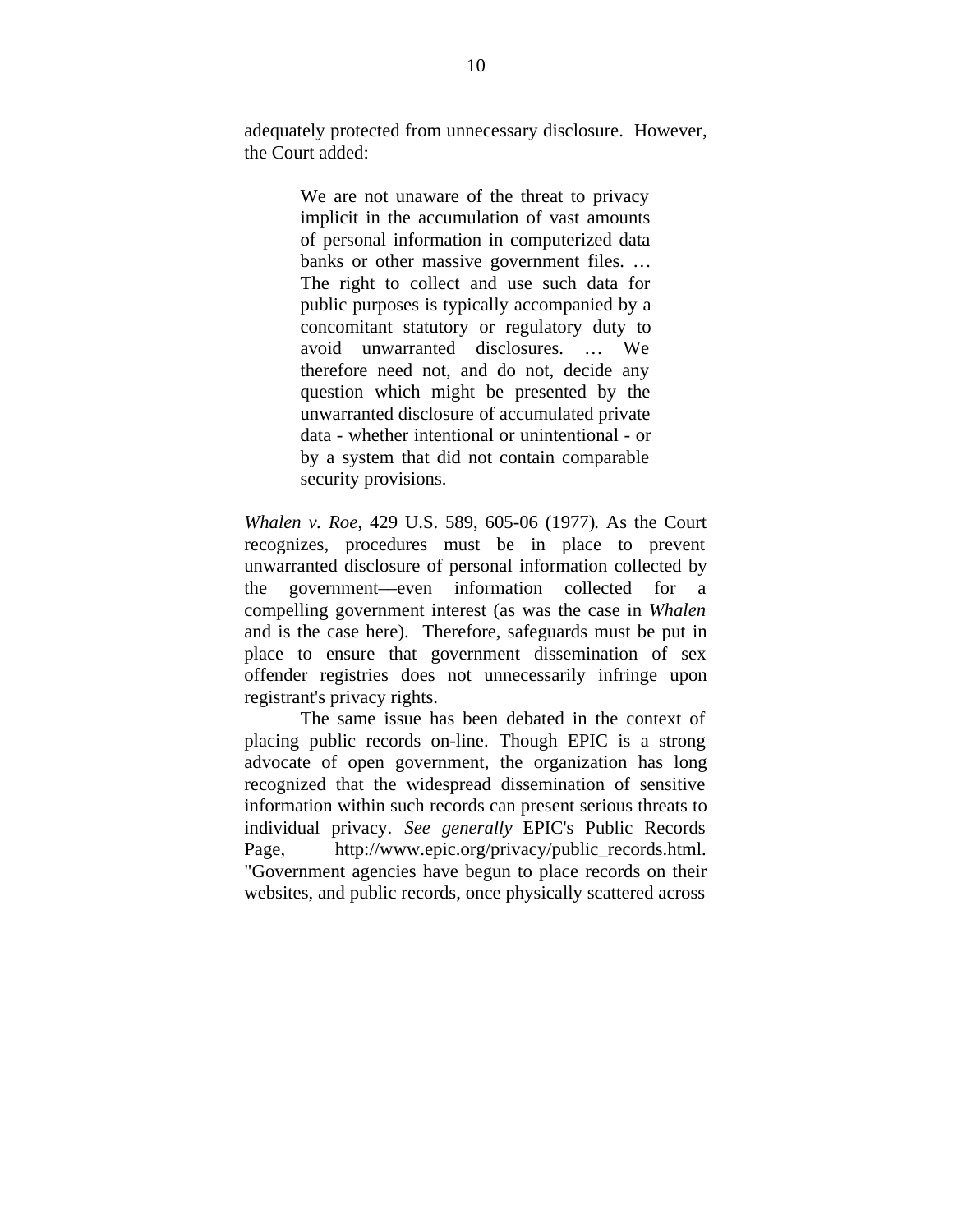the country, can now be searched or gathered from anywhere in the country." *Solove*, 53 STAN. L. REV. at 1409. As one scholar noted:

> Privacy involves an expectation of a certain degree of accessibility of information. … [P]rivacy entails control over and limitations on certain uses of information, even if the information is not concealed. Privacy can be violated by altering levels of accessibility, by taking obscure facts and making them widely accessible.

### *Solove*, 86 Minn. L. Rev. at 1178.

1

Publication of government documents, although important to provide public access to government activities, can represent serious threats to individual privacy when made available without use restrictions. The harms posed in the context of widely disseminated public records have been identified as including increased commercial profiling, predatory targeting,<sup>4</sup> false identification, public or private discrimination, identity fraud, pretexting,<sup>5</sup> and obliteration of

<sup>4</sup> The Federal Trade Commission filed a complaint in 2001 against companies targeting consumers considered to be greater credit risks and using deceptive marketing to encourage them to refinance debts at high interest rates and purchase high-cost credit insurance. *Fed. Trade Comm'n. v. Citigroup, Inc.*, No. 1:01-CV-606-JTC (N.D. Ga. Dec. 27, 2001). In Florida, a state representative proposed legislation to block the public release of police accident reports following allegations of automobile repair shop owners aggressively marketing their services to accident victims. Alan Judd, *Privacy vs. Public Access: Which Should Prevail?*, SARASOTA HERALD-TRIB., Nov. 2, 1997, at 1F.

<sup>5</sup> For example, 22 year old Amy Boyer was stalked and killed in New Hampshire after a women hired by a private investigator's service, Docusearch, used "pretexting" to obtain her work address. Docusearch obtained Boyer's work address by having a subcontractor, Michelle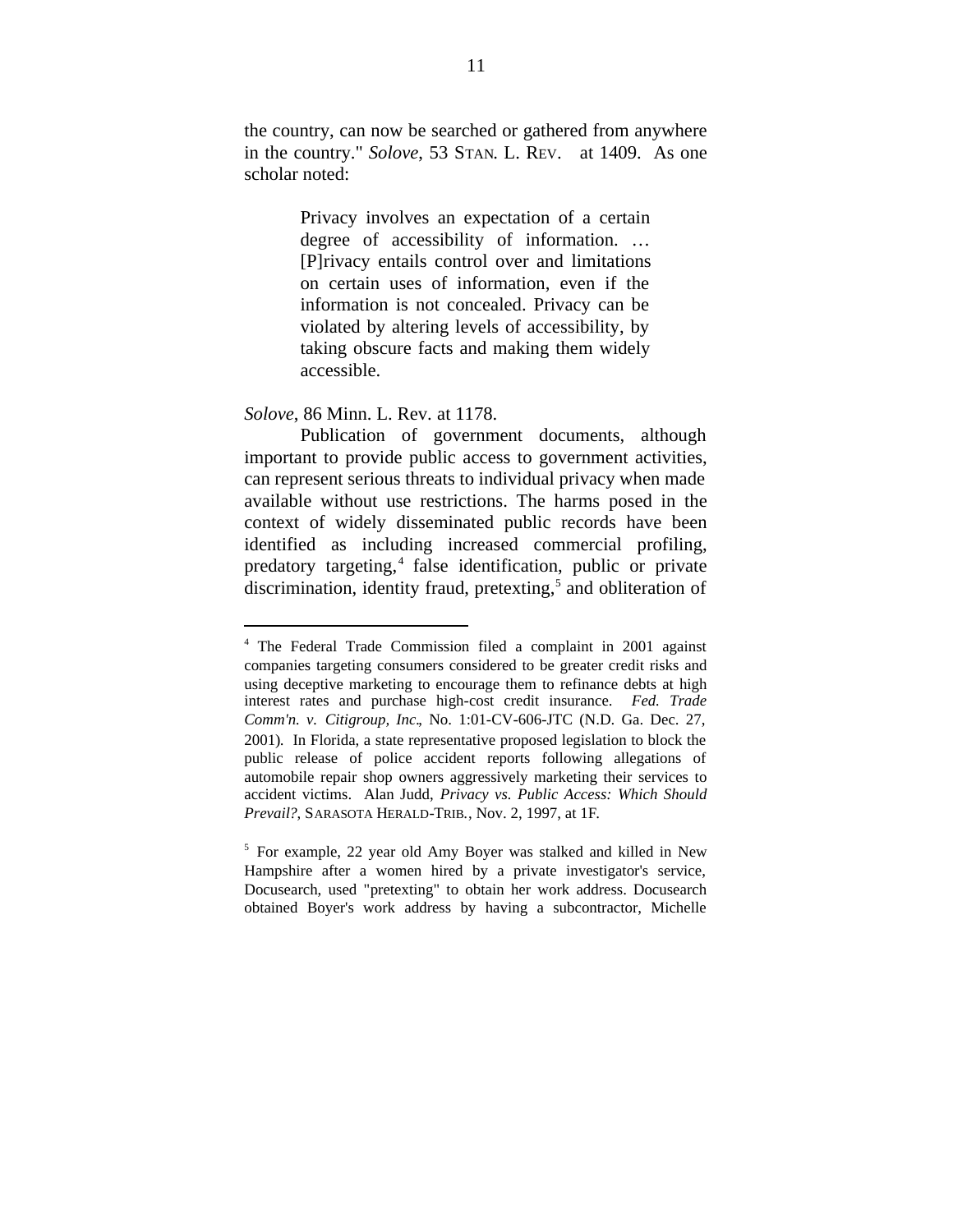social forgiveness. *See e.g.*, *Solove*, 86 Minn. L. Rev. at 1138 ("imagine the ease with which [personal] information could fall into the hands of crafty criminals, identity thieves, stalkers, and others who could use the information to threaten or intimidate individuals").

The harms posed by widespread dissemination of sexual offender records are more specific, and include vigilantism resulting in harm to the offender or harm to innocent third parties mistaken as the offender. *See, e.g.*, Kabat, 35 AM. CRIM. L. REV. at 340. While the Ninth Circuit recognized that hostility from the registrant's community might result from internet dissemination,<sup>6</sup> the use of this information by national groups that wish to target those convicted of sex offenses was not addressed. There have been well-documented examples of vigilante violence taken towards Megan's Law registrants. *See, e.g.,* Megan's Law -

l

Gambino, place a call to Boyer. Gambino lied about who she was and the purpose of her call in order to convince Boyer to reveal her employment information--Gambino pretended to be affiliated with Boyer's insurance company, and requested "verification" of Boyer's work address in order to facilitate an overpayment refund. *Remsburg v. Docusearch*, No. 00-211-B (Apr. 25, 2002) (Order of Certification).

<sup>&</sup>lt;sup>6</sup> One of the plaintiffs in this case suffered community hostility and damage to his business after printouts from the Alaska sex offender internet website were publicly distributed and posted on bulletin boards. *Otte*, 259 F.3d at 988. The Ninth Circuit expressed concern that the employability of registrants in the future would be affected by similar behavior. *Otte*, 259 F.3d at 988.

Not only does listing in such a registry jeopardize the privacy rights of the registrant, members of that person's family are also affected. One of the plaintiffs in this case is the wife of an individual required to register who fears her reputation as a nurse would be affected by a listing which would include her husband's name, her address, and even a description of vehicles driven by members of her household. One can easily see that the adverse effect on the registrant's family may also extend to the registrant's children.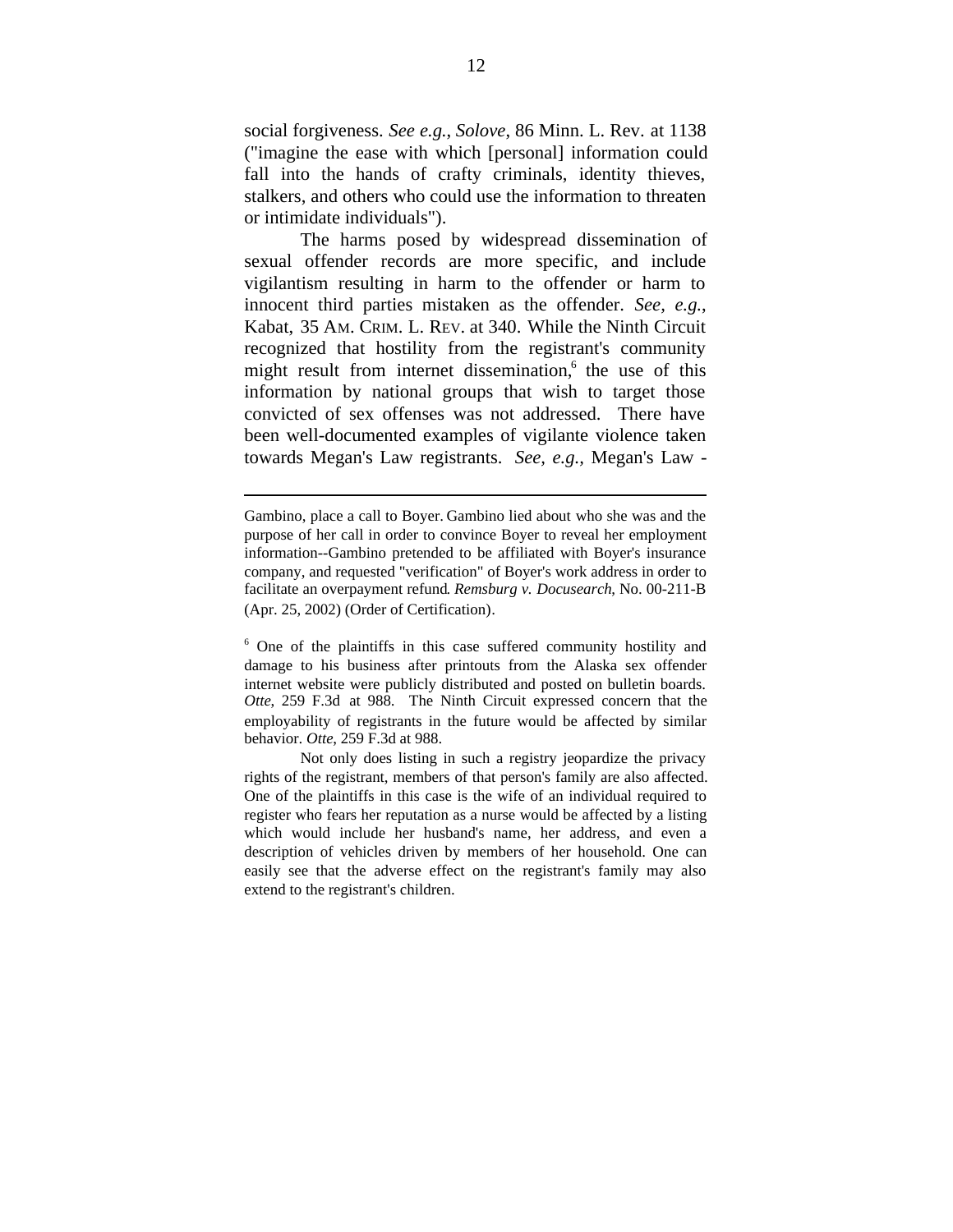Part IV: Fear and Vigilantism *at* [http://incestabuse.about.](http://incestabuse.about) com/library/weekly/aa082597.htm (Aug. 08, 1997). 7 It is possible—and indeed likely—that there is an increased potential for harm threatened by widespread dissemination of personal information about someone inspiring intense emotions (as do convicted child sex offenders). Such danger was evidenced following the posting of the Nuremburg Files, a website providing a list of abortion doctors with personal information in a manner that some have considered tantamount to a hit list. *See* John P. Cronan, *Free Speech on the Internet: Does the First Amendment Protect the "Nuremburg Files"?*, 2 YALE L. & TECH. 5, [http://lawtech.](http://lawtech) law.yale.edu/symposium/00/comment-cronan.htm (2000); *Solove*, 86 MINN. L. REV. at 1189; *cf*. *Zeran v. Diamond Broadcasting, Inc.*, 203 F.3d 714, 717 (10th Cir. 2000) (following an anonymous posting on an internet bulletin board wrongfully accusing Zeran of profiting from the 1995 Oklahoma City bombings, Zeran received numerous "nasty and threatening" phone calls and death threats). Furthermore, placing information about an individual's criminal history on the internet increases the threat of negative profiling resulting in total destruction of social forgiveness,<sup>8</sup> and the possibility of data entry error.<sup>9</sup>

<sup>&</sup>lt;sup>7</sup> For example, upon release of register information, registrants have had their cars fire-bombed, their homes broken into, and have been assaulted, stalked, and harassed. Megan's Law - Part IV: Fear and Vigilantism *at* <http://incestabuse.about.com/library/weekly/aa082597.htm> (Aug. 08, 1997).

<sup>8</sup> "Social forgiveness" is the principle that over time a citizen's crimes are forgiven by society, that "[h]uman forgetfulness over time puts today's 'hot' news in tomorrow's dusty archives. In a nation of 200 million people there is ample opportunity for all but the most infamous to begin a new life." *Briscoe v. Reader's Digest*, 483 P.2d 34 (Cal. 1971). However, while individuals may petition a court to expunge a criminal record, if a notation of the crime exists in an on-line database, the individual may still be marked as a criminal by profiling companies or employers, and thus,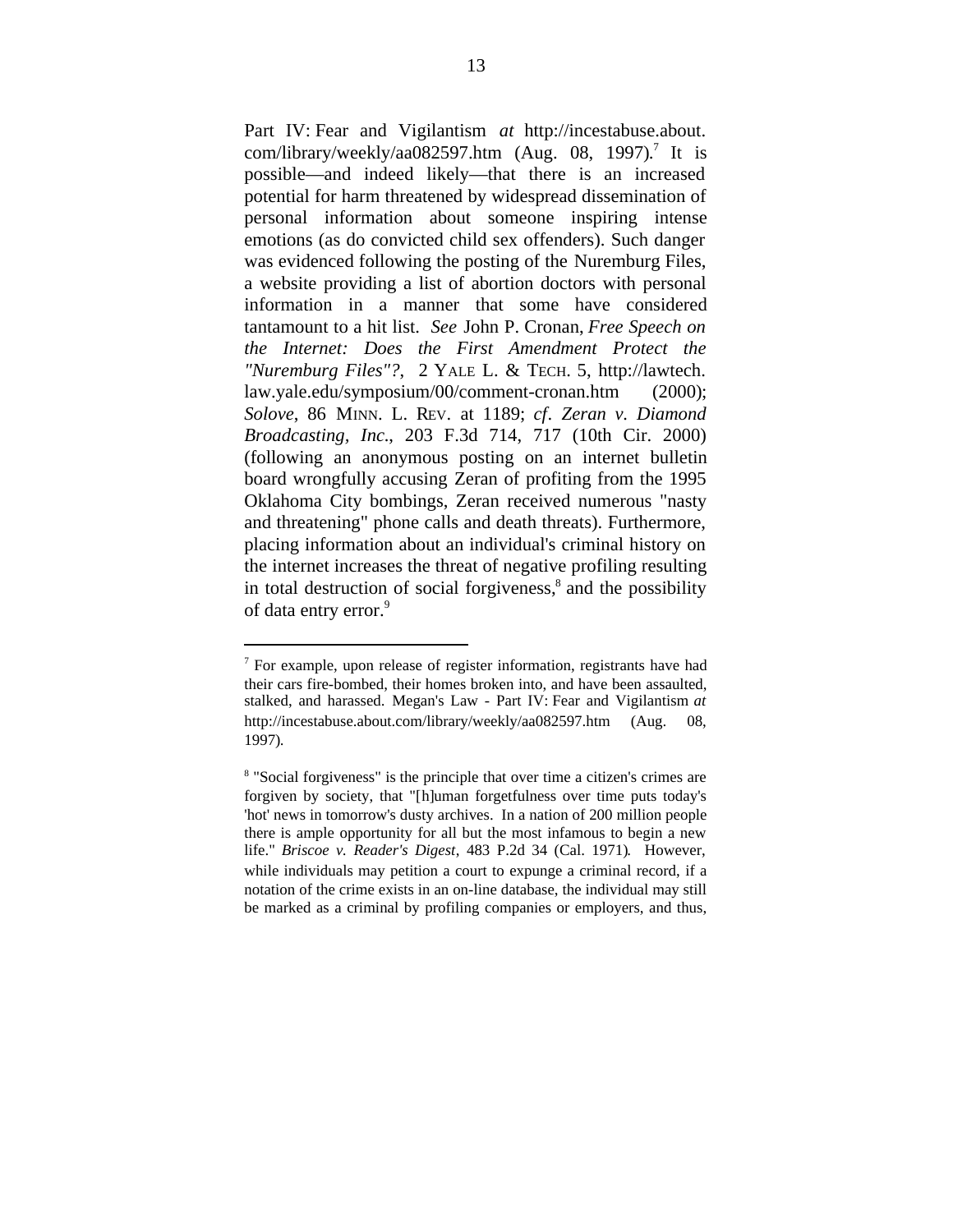The District Court of New Jersey addressed a Megan's Law statute providing for internet dissemination of the offender registry. Applying the same test used by the Ninth Circuit, the court held that the widespread dissemination of information about the offenders is more broad than necessary to meet the government's interest in protecting those who might encounter the offender, because "[t]he proposed Internet registry, … *dispenses with any safeguards designed to carefully limit disclosure of protected information* to individuals and groups with a legitimate public safety-related need for the information." *A.A. v. New Jersey*, 176 F. Supp. 2d 274, 302 (D.C.N.J. 2001) (emphasis added). As the court noted:

> in making the home addresses of a subset of Megan's law registrants available to the general public via the Internet, the Act also permits access to this information by people who will never actually encounter any registered sex offenders in New Jersey nor have any particular need for the information.

l

the chances of social forgiveness become lessened as the social recollection of the crime is increased.

<sup>9</sup> *See, e.g.*, Eugene Meyer, *Md. Woman Caught in Wrong Net; Data Errors Link Her To Probes, Cost 3 Jobs*, WASH. POST, Dec. 15, 1997, at C1 (woman's name, date of birth and Social Security number entered in connection with four child protective services cases in error and not corrected for 12 years); Julie Hairston, *Atlanta Police Technology Falls Short*, ATLANTA JOURNAL-CONSTITUTION, Aug. 2, 1998, at C1 (quoting Atlanta Corrections Commissioner describing how Atlanta's Criminal Justice Information System magnifies data entry errors as records move through the system: "We just had an unacceptable rate of inaccurate entries. We've essentially corrected that, but these are still human beings who are entering the data."); Gareth Walsh, *Court Order Causes Reporter Concern - Liability Order Wrongly Issued*, NEWCASTLE JOURNAL, Mar. 25, 1999, at 12 (computer error leads to court order being issued wrongly against innocent person).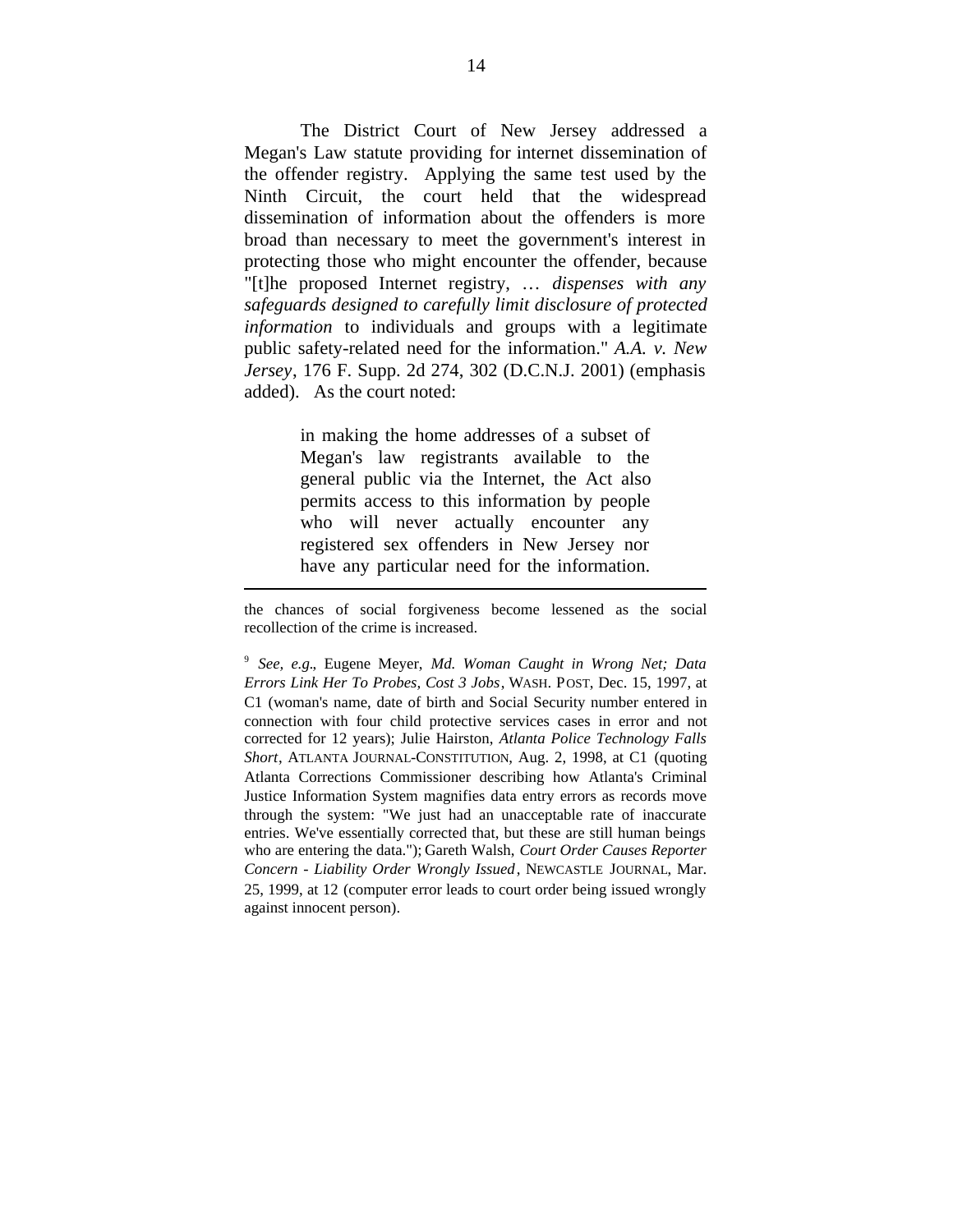In doing so, *the Act impermissibly strips this protected information of any protection from unnecessary public disclosure*.

*A.A.*, 176 F. Supp. 2d at 302-03 (emphasis added). While some public records are useful to individuals outside the immediate area where those records are made available in a more limited manner, there is little support for the argument that the type of information maintained in sex offender registries is of any use to individuals outside of the area where a potential risk of harm from the registrant exists.<sup>10</sup> Sex offender registries should focus on allowing citizens to track potential harm in their communities as opposed to tracking specific registered individuals; thus, internet access to these particular public records has little connection to the stated rationale for compiling such records in the first place.

Internet dissemination of such information permits the government to make unfettered use of information that would otherwise be effectively unavailable, violating the duty—imposed by the Court in cases such as *Reporters Committee* and *Whalen*—to safeguard private information from unwarranted disclosure.

<sup>&</sup>lt;sup>10</sup> Narrower methods exist for making such information available for limited purposes, such as for someone considering moving to a particular area or neighborhood who is interested in statistics regarding local sex offenders. Such methods might include an internet registry that posts general area—but not name or address—of registered offenders, or a provision permitting individualized remote requests to local police stations via mail or facsimile. *See, e.g.*, Reuters, *L.A. to Track Sex Offenders on Internet*, July 30, 2002, <http://story.news.yahoo.com/>news ?tmpl=story&u= /nm/20020731/wr\_nm/crime\_map\_dc\_2.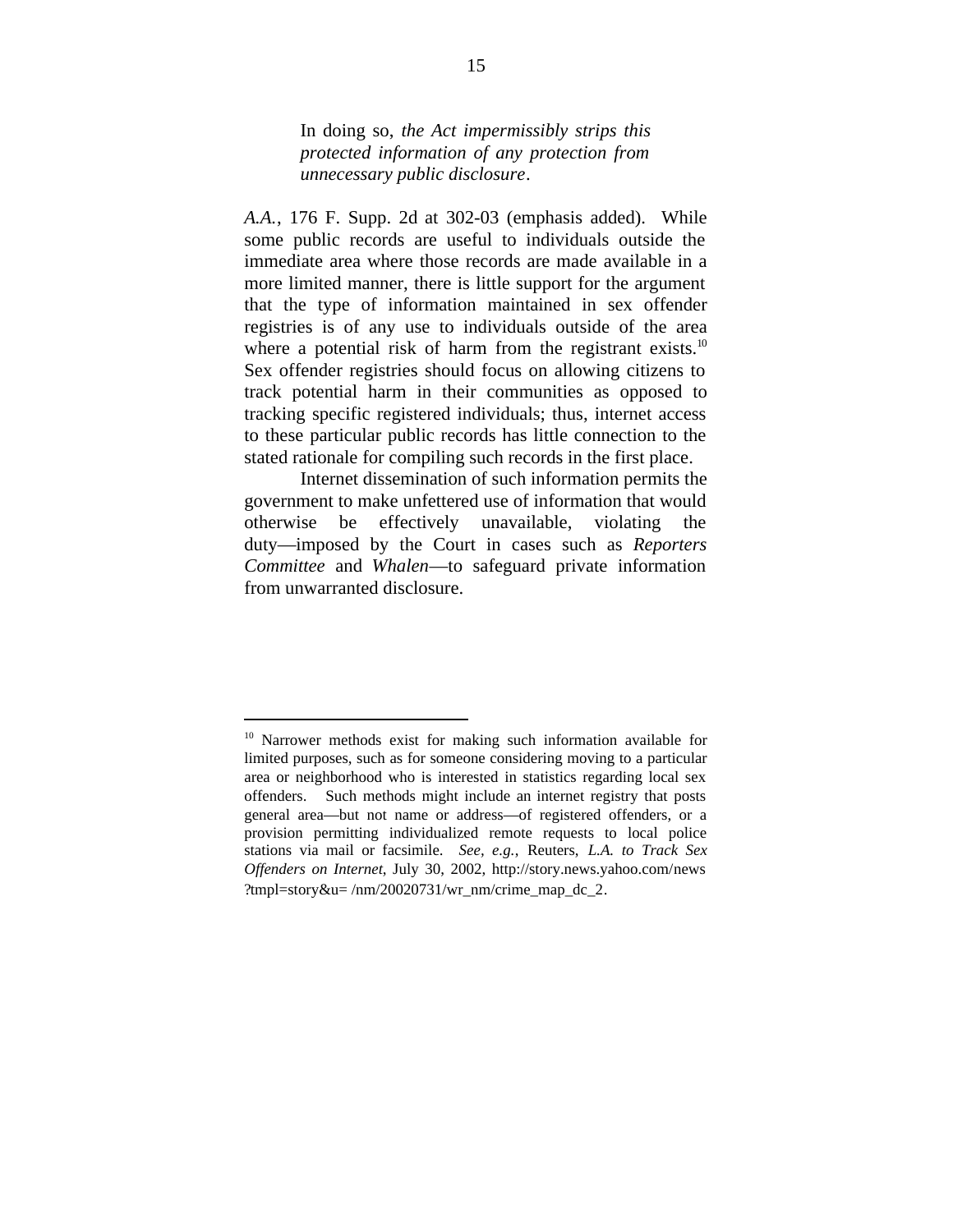## **III. A Megan's Law Statute that Provides a Better Balance of the Safety Interests of the Public and the Privacy Interests of the Registrant is Feasible**

A sex offender statute that properly balances the interests of the public and the registered sex offender can be created by drafting a law based upon the Code of Fair Information Practices. *See* Kabat, 35 AM. CRIM. L. REV. at 354-56, citing to U.S. Dep't. of Health, Education and Welfare, *Secretary's Advisory Committee on Automated Personal Data Systems, Records, Computers, and the Rights of Citizens viii* (1973). 11 Using the Fair Information Practices as a model, at least one theory for a valid database notification law has been advanced, which suggests that a valid Megan's Law statute can be created by providing the following:

- 1. *Openness*: making the existence of the database known to all relevant parties;
- 2. *Duration*: defining a reasonable time during which the registrant will remain in the database if the individual commits no further violation, after which the individual's information will be purged from the database;
- 3. *Collection Limitation*: the scope of information collection must be clearly defined in terms of the information sources;

<sup>&</sup>lt;sup>11</sup> For a discussion of the development of Fair Information Practices, see David E. Flaherty, *Protecting Privacy in Surveillance Societies* 352-53 (1989), and Dan Solove and Marc Rotenberg, *Information Privacy Law* (forthcoming Aspen 2002).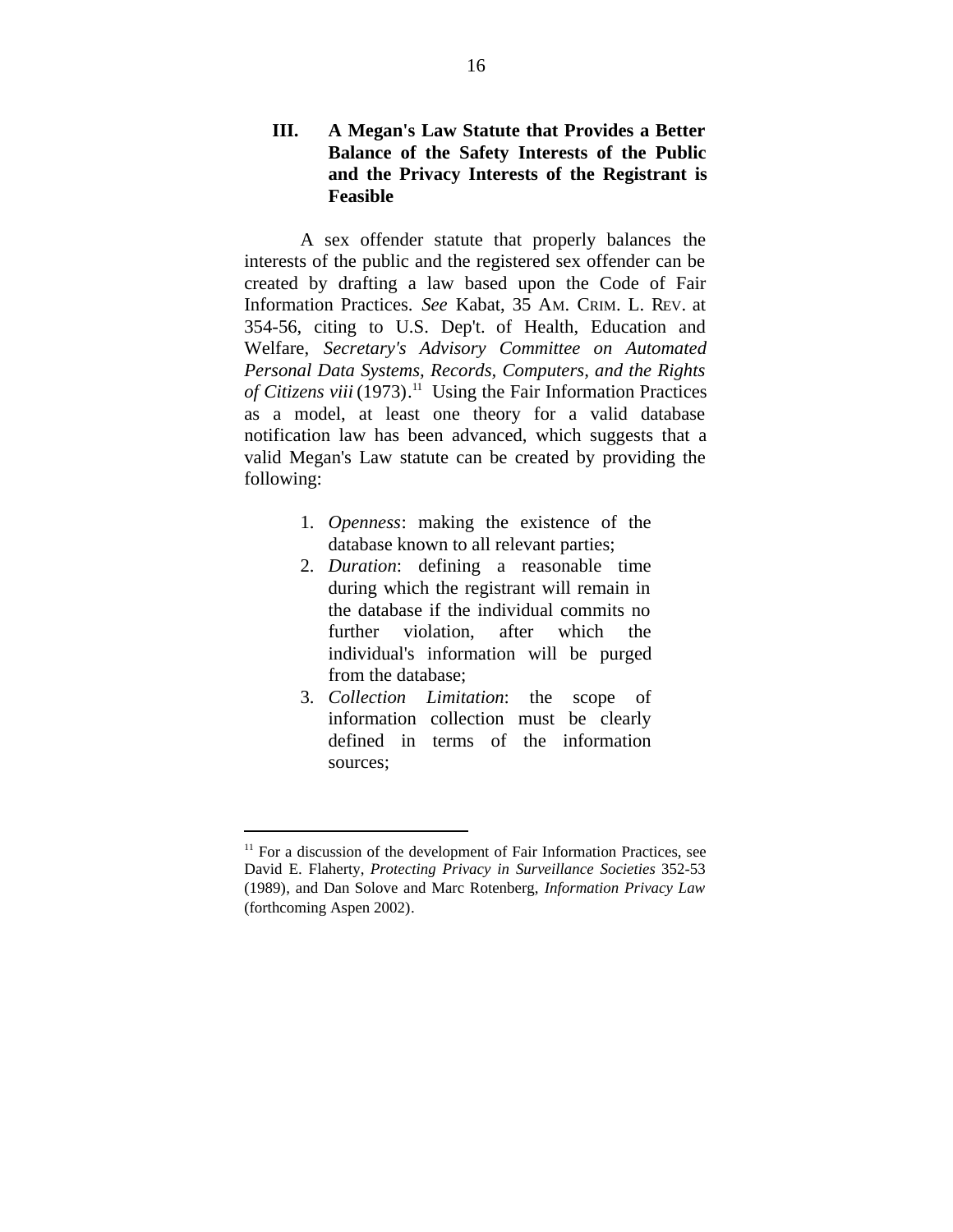- 4. *Purpose Specification*: the database must clearly delineate its purpose with a direct limitation of use based upon that purpose;
- 5. *Individual Participation*: the registrant must be allowed to review and correct his or her own records in the database;
- 6. *Data Quality*: there must be procedures in place to ensure the accuracy of listed information;
- 7. *Use Limitation*: The geographic and organizational scope of disclosure must be clearly defined; and
- 8. *Security Safeguards*: there must be mechanisms in place to protect the information in the databases.

*See* Kabat, 35 AM. CRIM. L. REV. at 354-56. A particular use limitation that would address the concerns of the Ninth Circuit would be to provide only general information about where registrants live on-line, while requiring residents to go to a police station to get the actual addresses, photos and criminal histories of offenders. Such a system has been implemented in various parts of California, where state law prohibits the release of the entire registry over the internet. *See L.A. to Track Sex Offenders on Internet*, *supra,* note 5.

If weighed under the *Mendoza-Martinez* test, a statute carefully crafted under Fair Information Practice principles would survive *Mendoza-Martinez* scrutiny because it would address the particular concerns properly expressed by the Ninth Circuit that such a statute authorize the release only of "relevant and necessary information" within "a 'narrow geographic area.'" Otte, 259 F.3d at 992, quoting *Russell*, 124 F.3d at 1082. In particular, the concept of "use limitation" provides for better protection of the privacy interests of the registrants by safeguarding unwarranted disclosures, a concern expressed by the Court in *Whalen* and